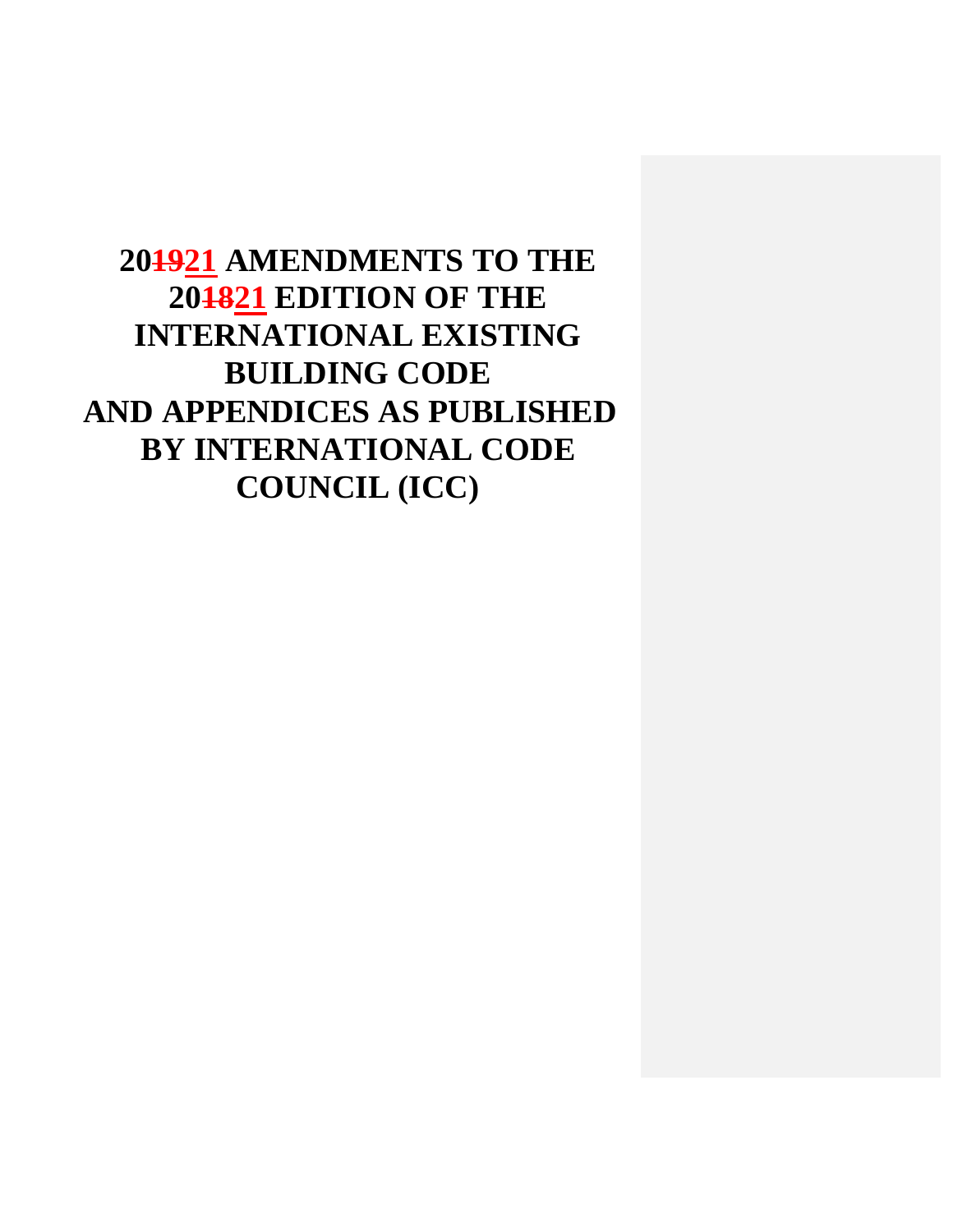### **CHAPTER 1 SCOPE AND ADMINISTRATION**

#### **SECTION 101 GENERAL**

**GENERAL**<br> **Section 101.1 Title is replaced in its entirety as follows:** 

 **[A] 101.1 Title.** These regulations shall be known as the Existing Building Code of the City and County of Denver.

 **Section 101.4.2 Buildings previously occupied is modified by deleting the reference to the**   *International Property Maintenance Code.* 

 **Sections 103 through 117 are deleted in their entirety. See the Administration of the 201921 Denver Building Code provisions in the document.**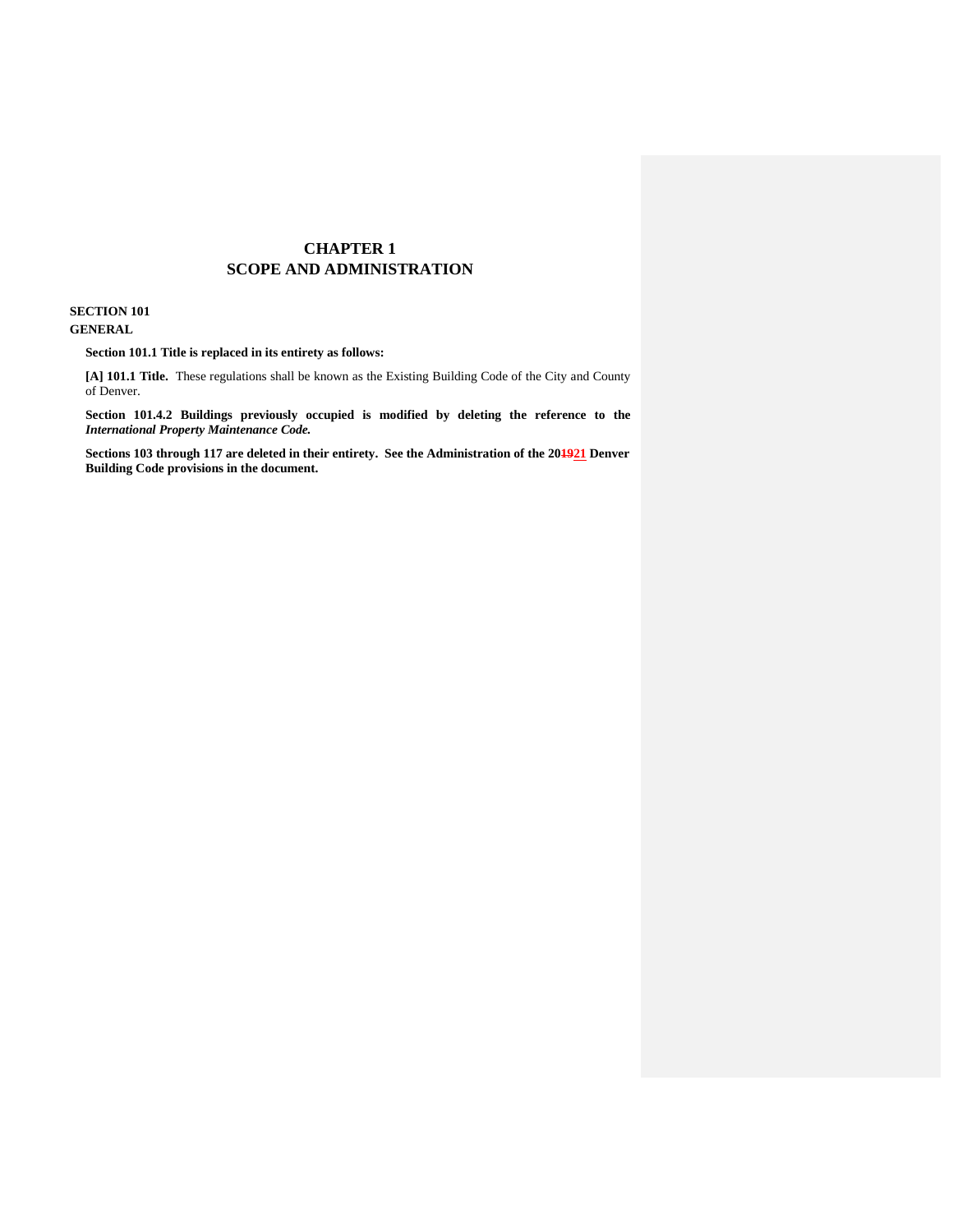# **CHAPTER 2 DEFINITIONS**

#### **SECTION 202**

#### **GENERAL DEFINITIONS**

INERAL DEFINITIONS<br>Section 202 General Definitions is amended by replacing item 2 for the definition of Substantial **Structural Damage as follows:** 

2. The capacity of any vertical gravity load-carrying component, or any group of such components, whose tributary area is greater than 30 percent of the total area of the structure's floor(s) and roof(s) has been reduced more than 20 percent from its pre-damaged condition and the remaining capacity of such affected elements, with respect to all dead, live, and snow loads, is less than 75 percent of that required by this code by the *International Building Code* (IBC) for new buildings of similar structure, purpose and location.

 this definition and to be consistent with the intent. The definition should not refer to the code it's in, rather to the IBC. **Commented [SM1]:** Changed to be consistent with #3 of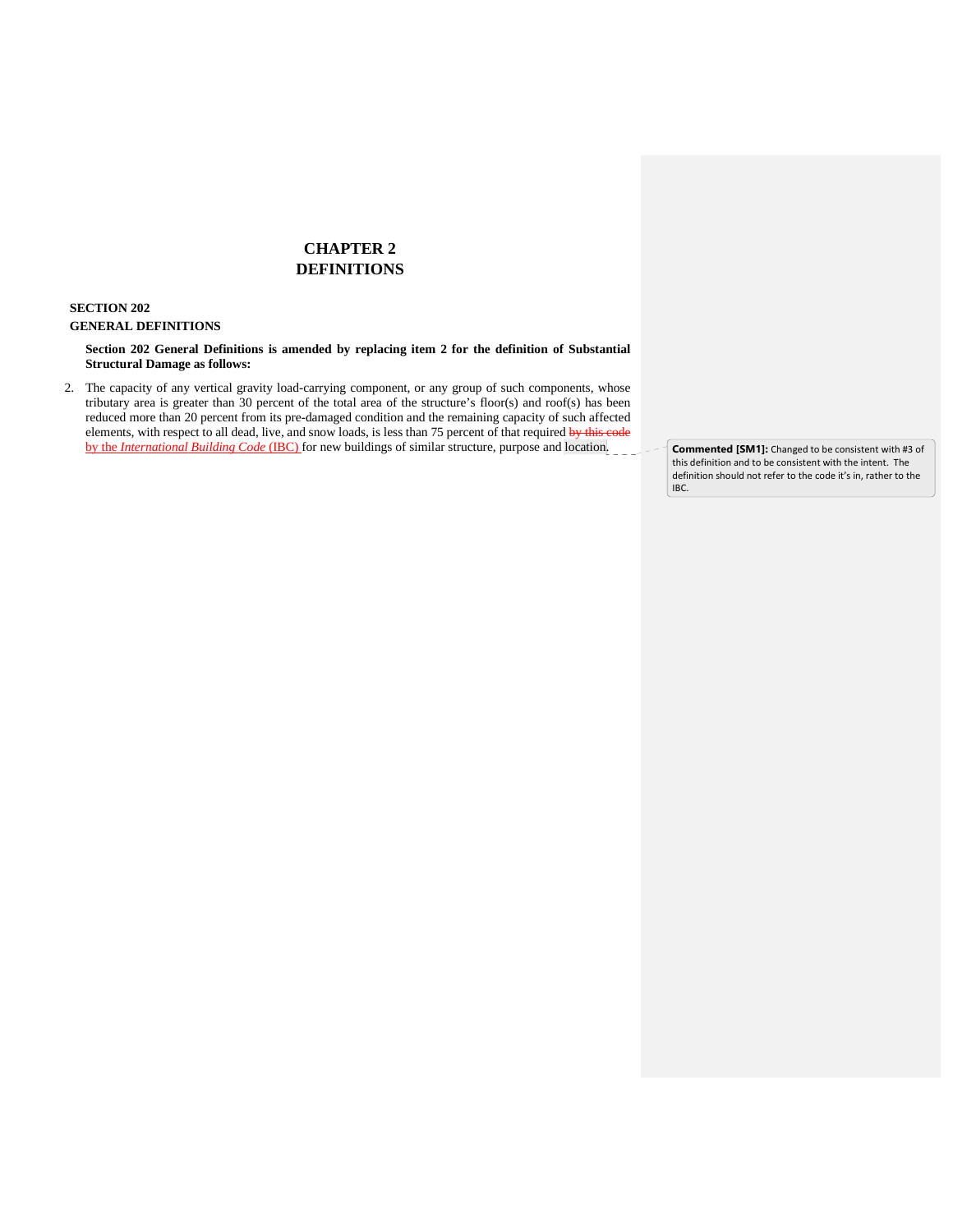## **CHAPTER 3 PROVISIONS FOR ALL COMPLIANCE METHODS**

#### **SECTION 302**

### **GENERAL PROVISIONS**

#### **Section 302.2 Additional codes is replaced in its entirety as follows:**

 **302.2 Additional codes.** *Alterations, repair, additions* and *changes of occupancy* to, or relocation of, *existing buildings* and structures shall comply with the provisions for *alterations, repairs, additions,* and  *changes of occupancy* or relocation, respectively, in this code and the *International Energy Conservation Code, International Fire Code, International Fuel Gas Code, International Mechanical Code, International Plumbing Code, International Residential Code* and NFPA 70. Where provisions of the other codes conflict with the provisions of this code, the provisions of this code shall take precedence.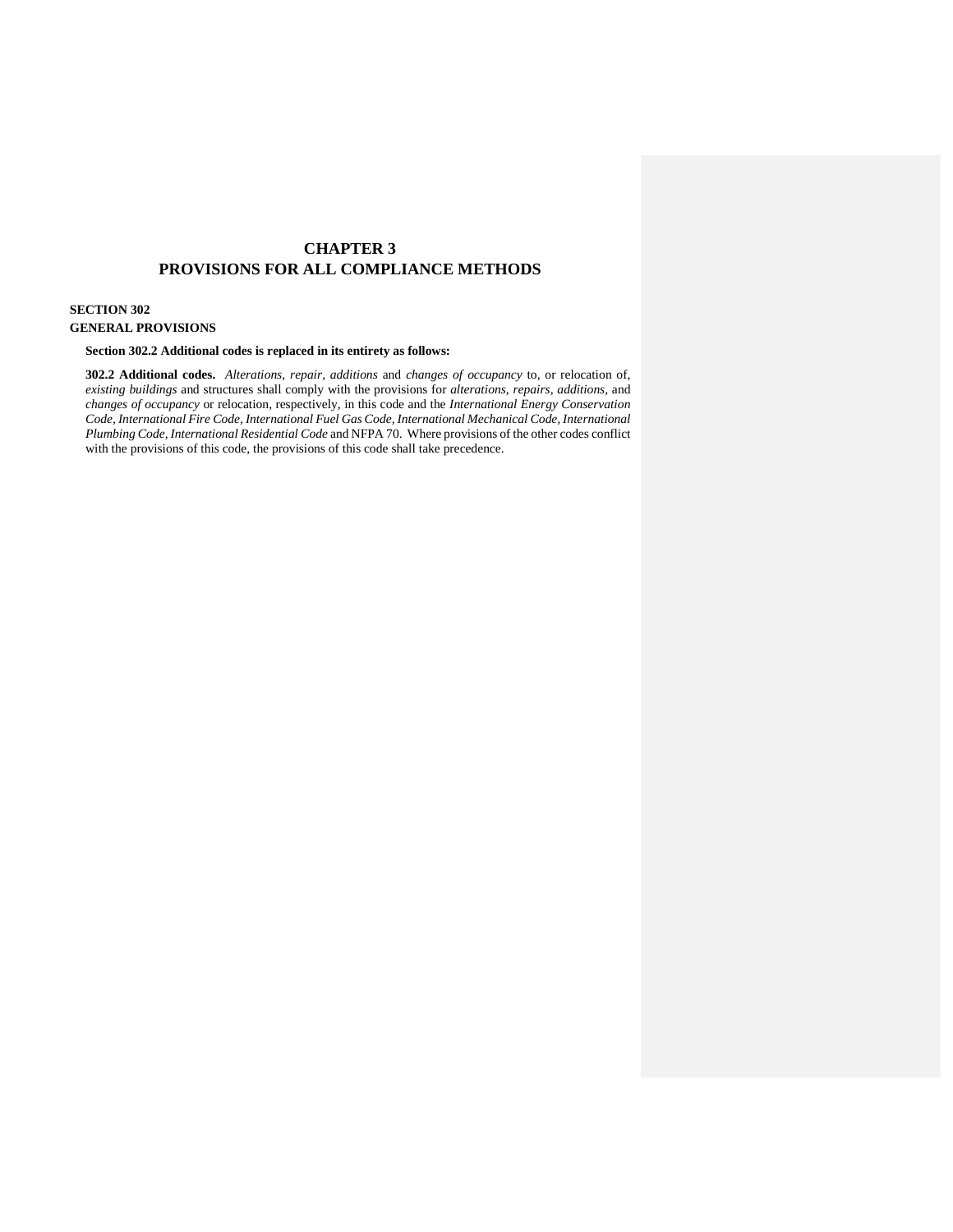### **CHAPTER 4 REPAIRS**

#### **SECTION 405**

#### **STRUCTURAL**

 **Section 405.2.4 Substantial structural damage to gravity load-carrying components is replaced as follows (subordinate section to remain):** 

 **405.2.4 Substantial structural damage to gravity load-carrying components.** Gravity load-carrying components that have sustained *substantial structural damage* shall be rehabilitated to comply with the applicable provisions for dead, live, and snow loads in the *International Building Code*. Undamaged gravity  $\overline{a}$  $\overline{a}$ load-carrying components that receive dead, live or snow loads from rehabilitated components shall also be rehabilitated if required to comply with the design loads of the *rehabilitation* design. **Commented [SM2]:** This is word for word with what's in

the 2021 IEBC>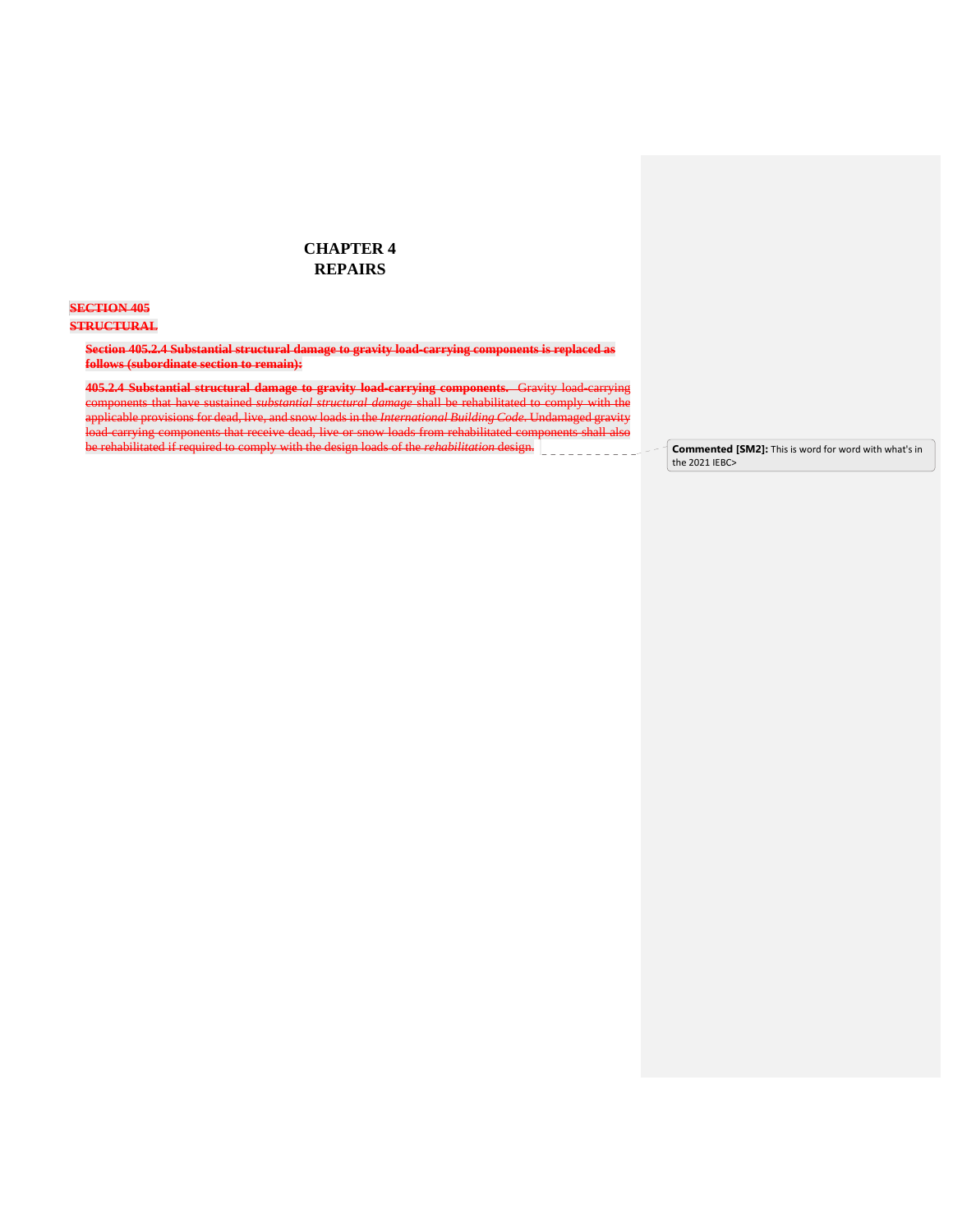# **CHAPTER 5 PRESCRIPTIVE COMPLIANCE METHOD**

# **SECTION 503**

## **ALTERATIONS**

#### **Section 503.1 General is amended by adding exception 4 as follows:**

- 4. In buildings constructed prior to March 26, 1994, two existing stairways within the same enclosure but completely separated from each other by rated construction in conformance with the requirements of the building code under which the building was last certified for occupancy (scissor stairs), including Modifications Under Special Circumstances and applicable retrofit ordinances, shall be considered two separate exits, provided:
- a. This scissor stair is currently recognized as two separate exits.
- b. This scissor stair has been used continuously as two separate exits since the building was certified for occupancy.
- c. The number of existing exits shall not be reduced.
- d. The doors leading into each side of the exit enclosure for scissor stairs shall not be required to meet the dimensional separation requirements of Section 1007.1.1 of the *International Building Code*.

 **Section 503.12 Roof diaphragms resisting wind loads in high-wind regions is deleted in its entirety.**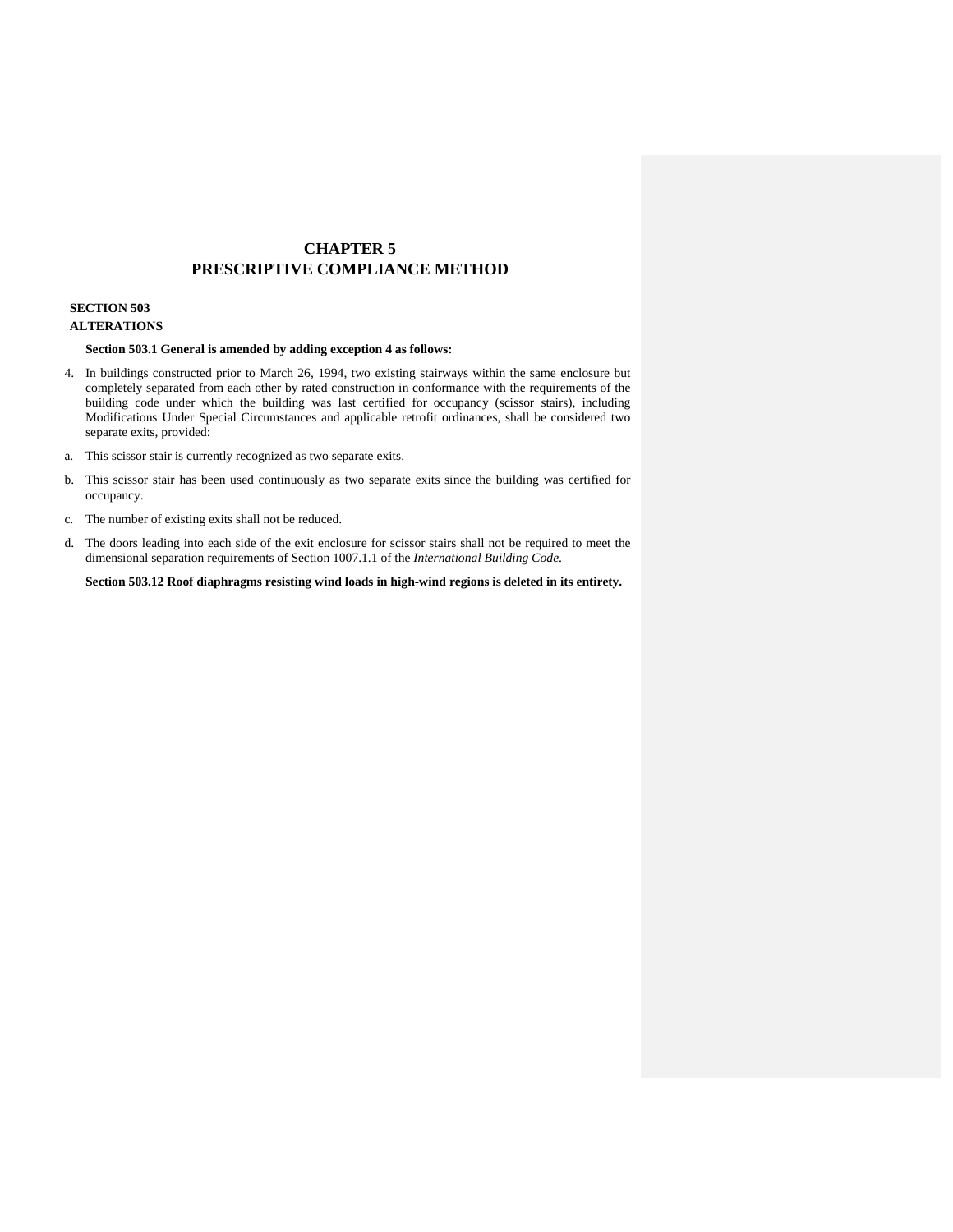# **CHAPTER 7 ALTERATIONS – LEVEL 1**

**SECTION 7076 STRUCTURAL** 

> Section 7076.3.2 Roof diaphragms resisting wind loads in high-wind regions is deleted in its **entirety.**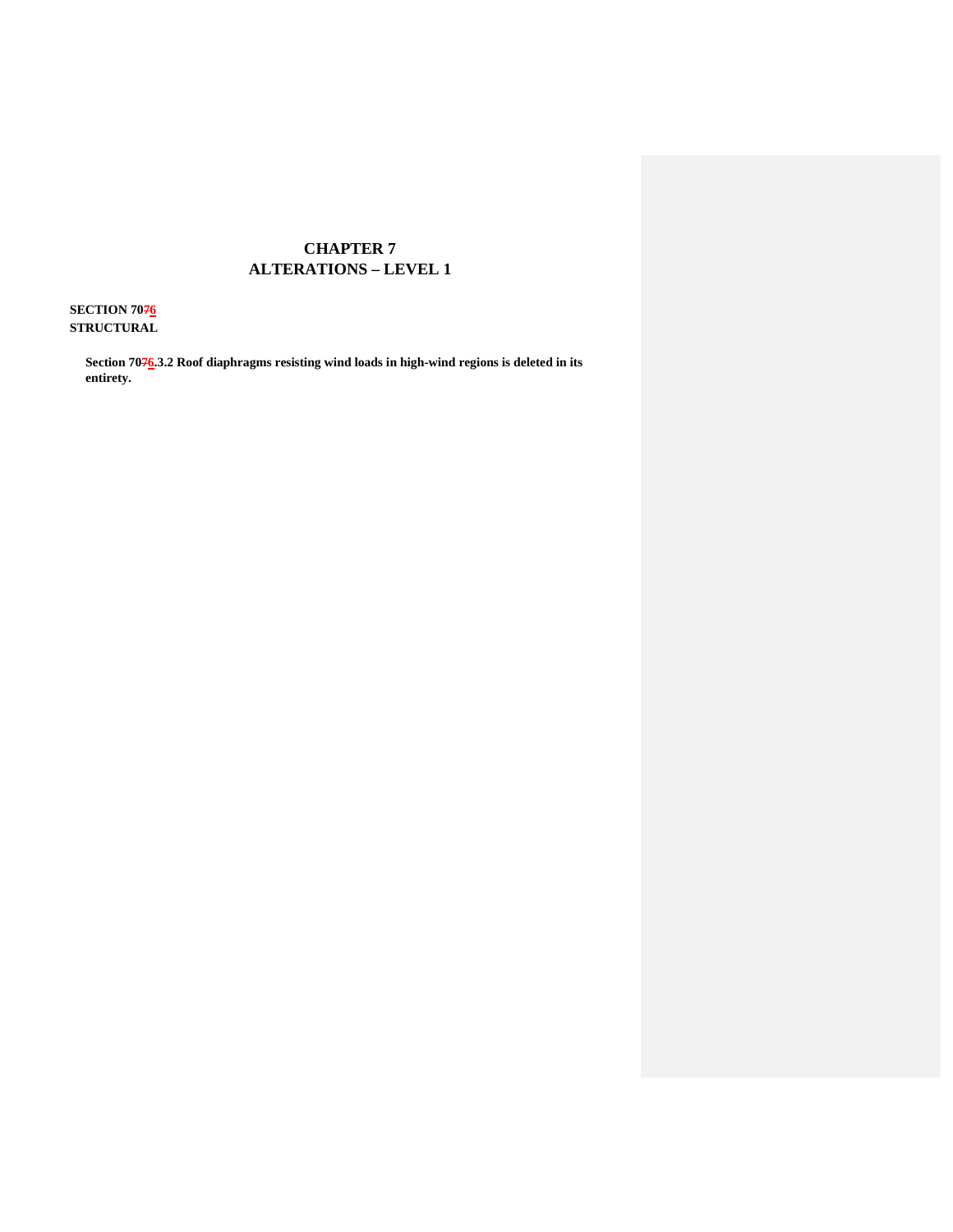# **CHAPTER 8 ALTERATIONS—LEVEL 2**

# **SECTION 8054**

#### **MEANS OF EGRESS**

#### **Section 805.3.1 804.4.1is replaced in entirety as follows:**

 **805.3.1 804.4.1 Minimum number.** Every story utilized for human occupancy on which there is a *work area* that includes exits or corridors shared by more than one tenant within the *work area* shall be provided with the minimum number of exits based on the occupancy and the occupant load in accordance with the *International Building Code*. In addition, the exits shall comply with Sections 805.3.1.1, 805.3.1.2, and 805.3.1.3. 804.4.1.1, 804.4.1.2, and 804.4.1.3

 **Section 805.3.1.3 804.4.1.3Scissor stair is added as follows:** 

 **805.3.1.3 804.4.1.3Scissor Stairs.** In buildings constructed prior to March 26, 1994, two existing stairways within the same enclosure but completely separated from each other by rated construction in conformance with the requirements of the building code under which the building was last certified for occupancy (scissor stairs), including Modifications Under Special Circumstances and applicable retrofit ordinances, shall be considered two separate exits, provided:

- 1. This scissor stair is currently recognized as two separate exits.
- 2. This scissor stair has been used continuously as two separate exits since the building was certified for occupancy.
- 3. The number of existing exits shall not be reduced.
- 4. The doors leading into each side of the exit enclosure for scissor stairs shall not be required to meet the dimensional separation requirements of Section 1007.1.1 of the *International Building Code*.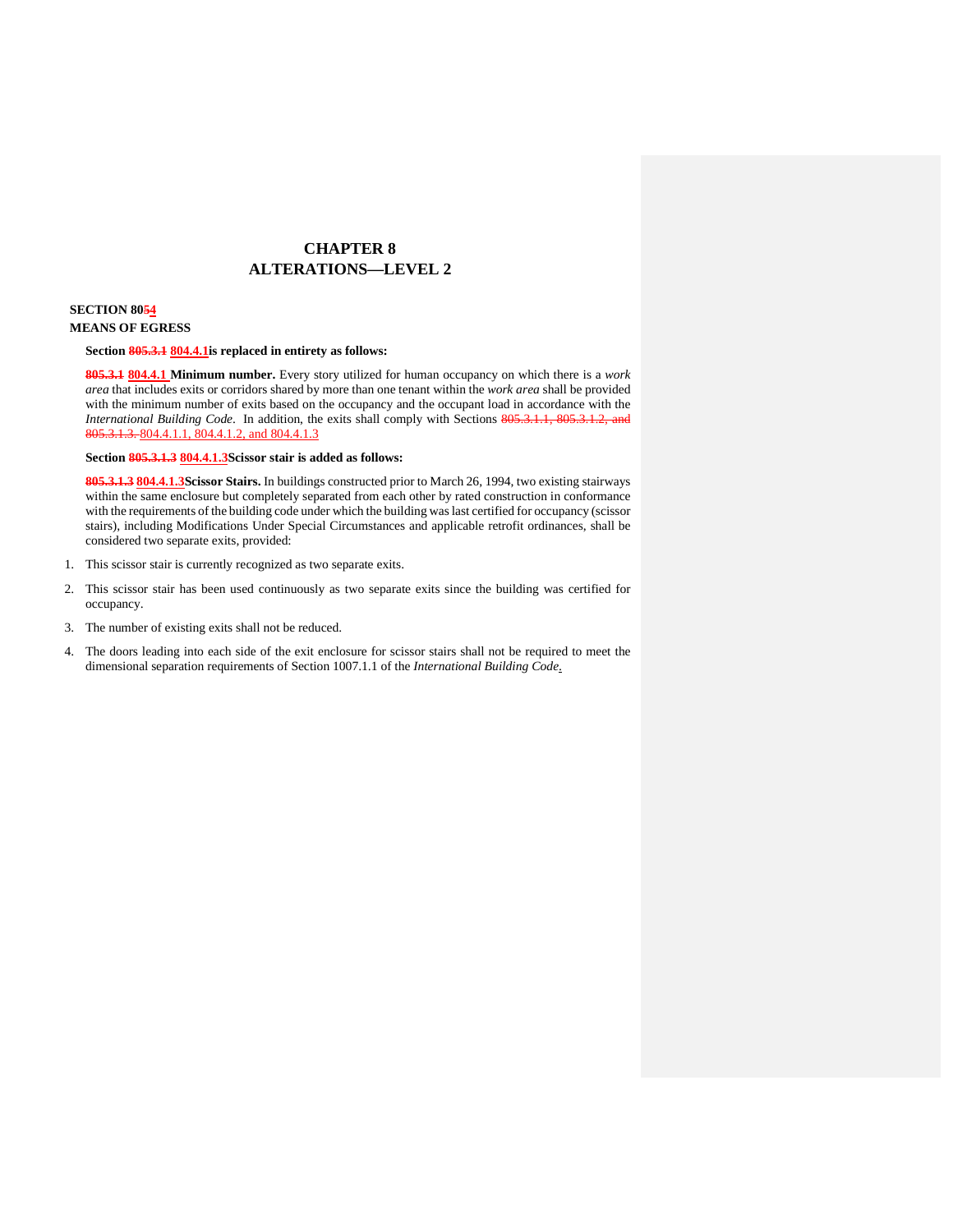## **CHAPTER 9 ALTERATIONS—LEVEL 3**

#### **SECTION 901**

### **GENERAL**

#### **Section 901.2 is replaced in entirety as follows:**

l,  $\ddot{ }$ l, of the occupant load. **901.2 Compliance.** In addition to the provisions of this chapter, work shall comply with all of the requirements of Chapters 7 and 8. The requirements of Sections 802, 803, and 8054 shall apply within all *work areas* whether or not they include exits and corridors shared by more than one tenant and regardless

 $\overline{a}$ i, required to comply with this chapter. **Exception:** Buildings in which the reconfiguration of space affecting exits or shared egress access is exclusively the result of compliance with the accessibility requirements of Section 305.7 shall not be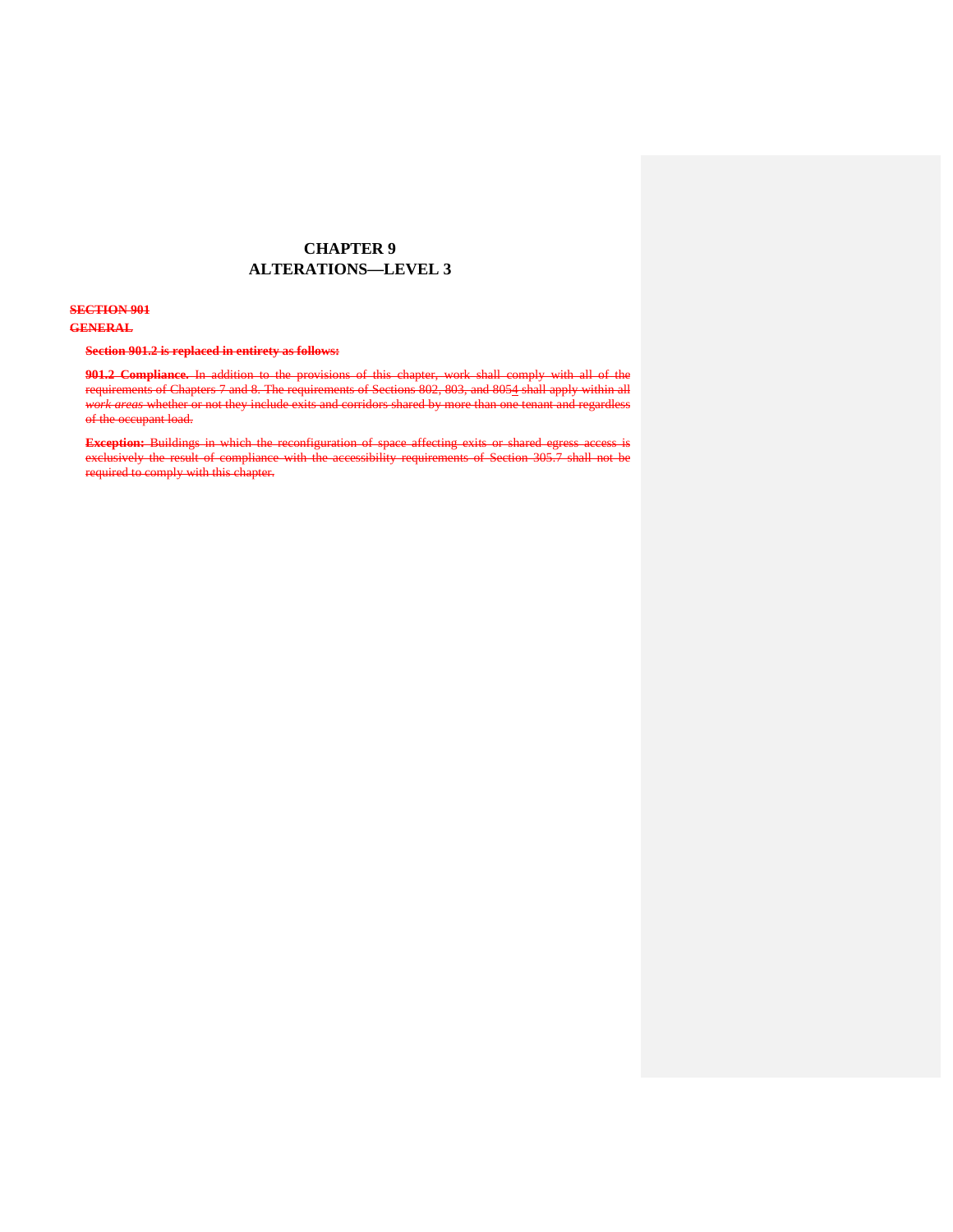# **CHAPTER 10 CHANGE OF OCCUPANCY**

#### **SECTION 1011 CHANGE OF OCCUPANCY CLASSIFICATIONS**

#### **Section 1011.2.1 Fire sprinkler system is amended by adding the following exceptions:**

#### **Exceptions.**

- 1. An automatic fire sprinkler system shall not be required when the change in occupancy is from a detached one-family dwelling to a *lodging house* with five or fewer *guestrooms* and 10 or fewer total occupants; a  *congregate living facility* with 10 or fewer occupants; or a *boarding house (transient or nontransient)* with 10 or fewer occupants. Smoke alarms complying with Section R314 of the *International Residential Code*  shall be provided. These devices shall receive their primary power from the building wiring, or may be battery-powered with permanent integral 10-year lithium batteries. Emergency escape and rescue openings complying with Section R310 of the *International Residential Code* shall be provided in each sleeping room.
- 2. An automatic fire sprinkler system shall not be required when the change in occupancy is from a detached one-family dwelling to a Denver Revised Municipal Code Article II Chapter 33 licensed, short term rental residence. Smoke alarms complying with Section R314 of the *International Residential Code* shall be provided as required for new construction. Emergency escape and rescue openings complying with Section R310 of the *International Residential Code* shall be provided in each sleeping room.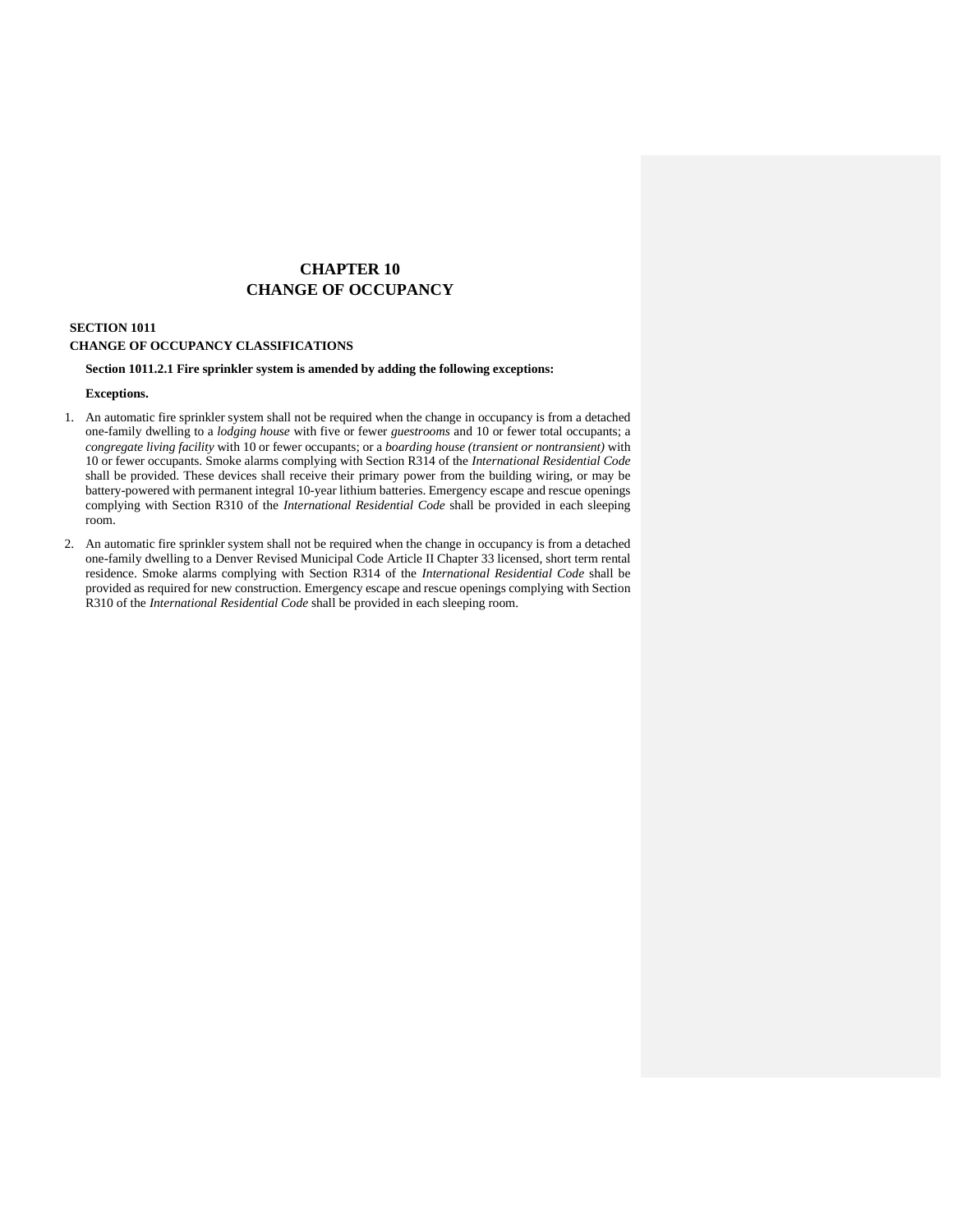# **CHAPTER 12 HISTORIC BUILDINGS**

# **SECTION 1201**

# **GENERAL**

#### **Section 1201.2 Report amended by adding the exception:**

 **Exception:** For small discreet projects only, if a design professional is not required to prepare drawings and specifications for the project and no such professional is involved with the project, the code official has the authority to allow the report to be prepared by a licensed contractor who is responsible for the work.

#### **SECTION 1203 FIRE SAFETY**

#### **Section 1203.9 Stairway railings is replaced in its entirety as follows:**

 **1203.9 Stairway railings.** Historically significant stairways as determined by the *building official* in consultation with the local preservation authority or the State Historic Preservation Office, shall be permitted to be accepted without complying with the handrail and guard requirements. Existing handrails and guards at all stairways shall be permitted to remain, subject to approval by the *building official* and provided they are not structurally *dangerous*.

**Exception:** This provision shall not be applied to exterior metal fire escapes.

#### **Section 1203.10.2 Guard openings is replaced in its entirety as follows:**

 **1203.10.2 Guard openings.** The spacing between existing intermediate railings or openings in existing ornamental patterns shall be accepted. Missing elements or members of a guard may be replaced to match historic features of the building or structure.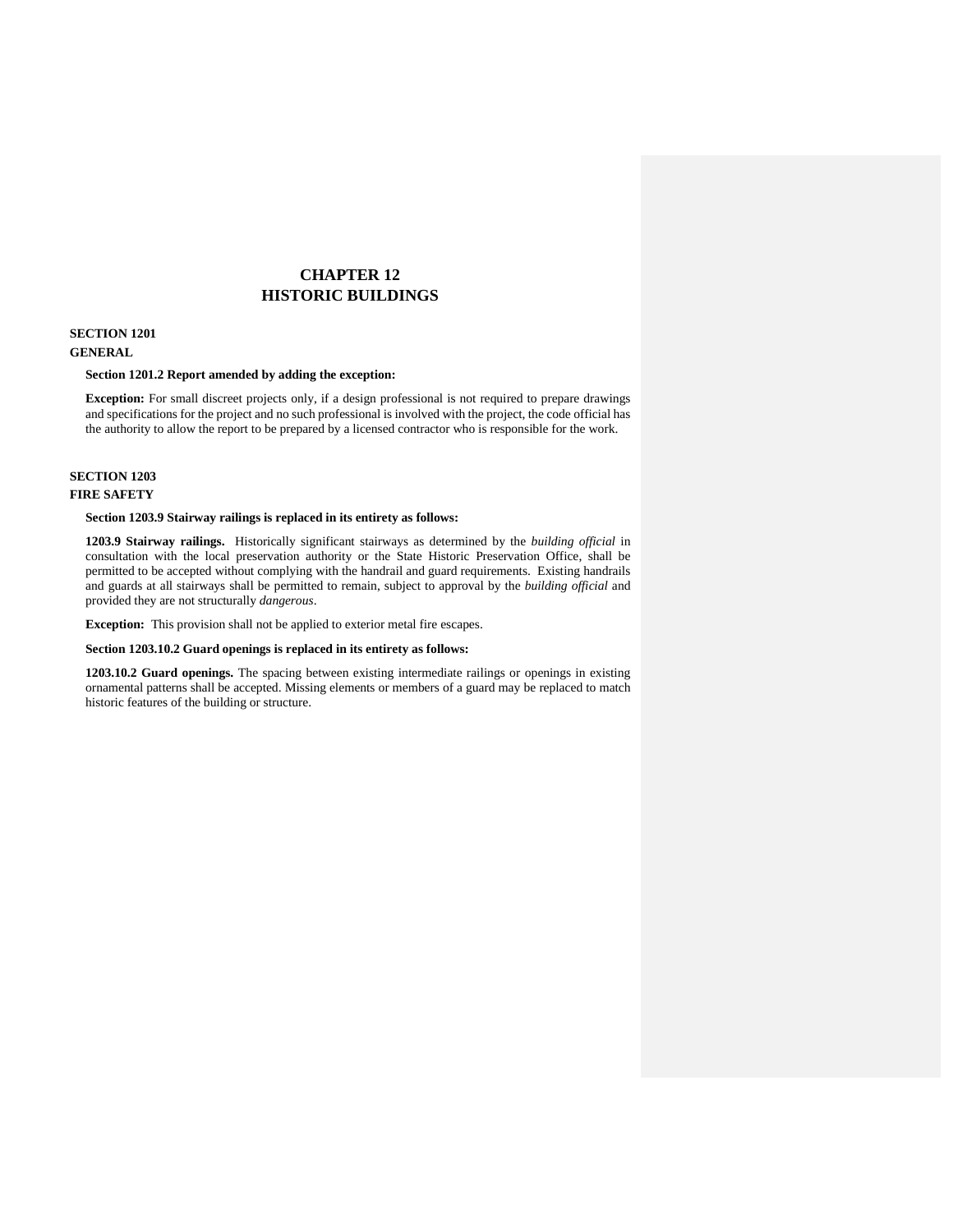### **CHAPTER 13 PERFORMANCE COMPLIANCE METHODS**

#### **SECTION 1301 GENERAL**

 **Section 1301.3.2 Compliance with other codes is amended by deleting the reference to the**  *International Property Maintenance Code* 

 **Section [1301.6.11](https://1301.6.11) Means of egress capacity and number is amended by adding the following sentence at the end of the first paragraph:** 

 Existing scissor stairs shall be accepted as components in the means of egress when conforming to Section 503.1 Exception 4.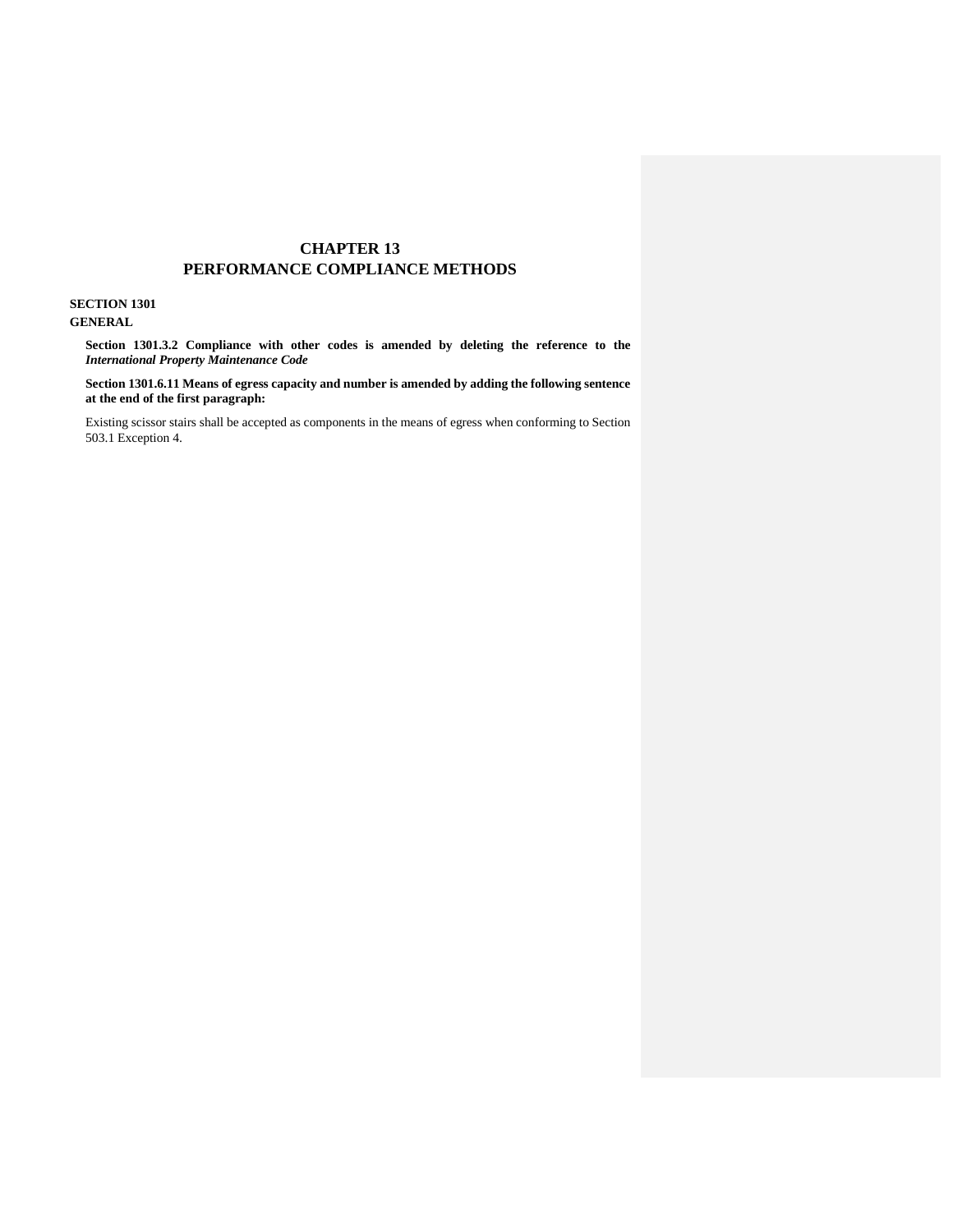## **CHAPTER 14 RELOCATED OR MOVED BUILDINGS**

 **SECTION 1401** 

**GENERAL** 

 **Section 1401.1 Conformance is amended by deleting the reference to the** *International Property Maintenance Code*